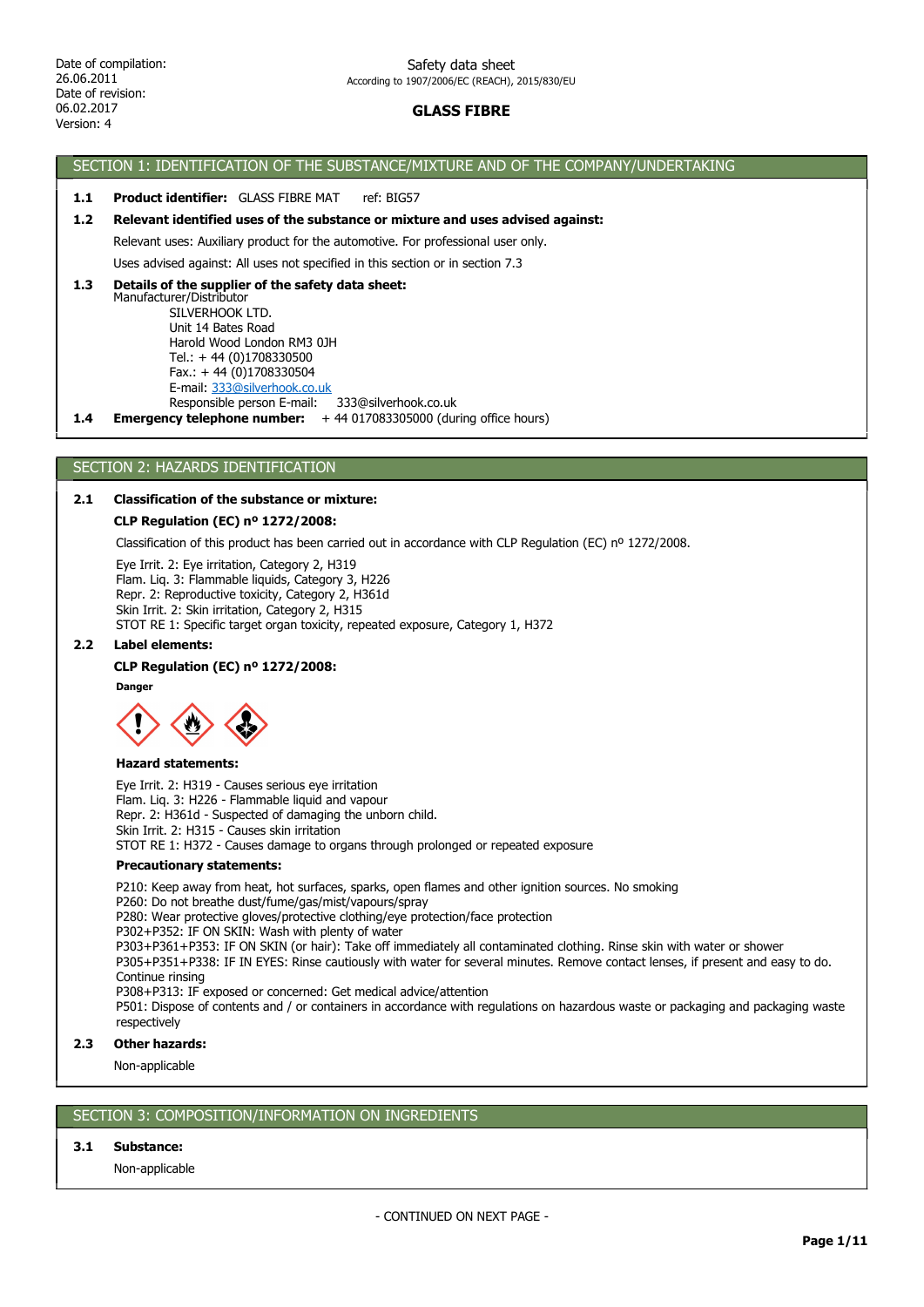# GLASS FIBRE

# SECTION 3: COMPOSITION/INFORMATION ON INGREDIENTS (continued)

# 3.2 Mixture:

### Chemical description: Polyester resin

## Components:

In accordance with Annex II of Regulation (EC) nº1907/2006 (point 3), the product contains:

| <b>Identification</b>                                             |                                                | Chemical name/Classification                                                                        | Concentration. |
|-------------------------------------------------------------------|------------------------------------------------|-----------------------------------------------------------------------------------------------------|----------------|
| CAS:<br>$100 - 42 - 5$<br>EC:<br>202-851-5<br>Index: 601-026-00-0 | <b>Styrene Monomer</b><br>Regulation 1272/2008 | ATP ATP06<br>Acute Tox. 4: H332; Eye Irrit. 2: H319; Flam. Lig. 3: H226; Repr. 2: H361; Skin Irrit. | $10 - 25 \%$   |
| REACH: 01-2119457861-32-<br>XXXX                                  |                                                | 2: H315; STOT RE 1: H372 - Danger                                                                   |                |

To obtain more information on the risk of the substances consult sections 8, 11, 12, 15 and 16.

# SECTION 4: FIRST AID MEASURES

#### 4.1 Description of first aid measures:

The symptoms resulting from intoxication can appear after exposure, therefore, in case of doubt, seek medical attention for direct exposure to the chemical product or persistent discomfort, showing the SDS of this product.

### By inhalation:

Remove the person affected from the area of exposure, provide with fresh air and keep at rest. In serious cases such as cardiorespiratory failure, artificial resuscitation techniques will be necessary (mouth to mouth resuscitation, cardiac massage, oxygen supply, etc.) requiring immediate medical assistance.

## By skin contact:

Remove contaminated clothing and footwear, rinse skin or shower the person affected if appropriate with plenty of cold water and neutral soap. In serious cases see a doctor. If the product causes burns or freezing, clothing should not be removed as this could worsen the injury caused if it is stuck to the skin. If blisters form on the skin, these should never be burst as this will increase the risk of infection.

#### By eye contact:

Rinse eyes thoroughly with lukewarm water for at least 15 minutes. Do not allow the person affected to rub or close their eyes. If the injured person uses contact lenses, these should be removed unless they are stuck to the eyes, as this could cause further damage. In all cases, after cleaning, a doctor should be consulted as quickly as possible with the SDS of the product.

### By ingestion/aspiration:

Do not induce vomiting, but if it does happen keep the head down to avoid aspiration. Keep the person affected at rest. Rinse out the mouth and throat, as they may have been affected during ingestion.

### 4.2 Most important symptoms and effects, both acute and delayed:

Acute and delayed effects are indicated in sections 2 and 11.

#### 4.3 Indication of any immediate medical attention and special treatment needed:

Non-applicable

## SECTION 5: FIREFIGHTING MEASURES

### 5.1 Extinguishing media:

If possible use polyvalent powder fire extinguishers (ABC powder), alternatively use foam or carbon dioxide extinguishers (CO2). IT IS RECOMMENDED NOT to use tap water as an extinguishing agent.

#### 5.2 Special hazards arising from the substance or mixture:

As a result of combustion or thermal decomposition reactive sub-products are created that can become highly toxic and, consequently, can present a serious health risk.

### 5.3 Advice for firefighters:

Depending on the magnitude of the fire it may be necessary to use full protective clothing and individual respiratory equipment. Minimum emergency facilities and equipment should be available (fire blankets, portable first aid kit,...) in accordance with Directive 89/654/EC.

#### Additional provisions:

Act in accordance with the Internal Emergency Plan and the Information Sheets on actions to take after an accident or other emergencies. Destroy any source of ignition. In case of fire, refrigerate the storage containers and tanks for products susceptible to inflammation, explosion or BLEVE as a result of high temperatures. Avoid spillage of the products used to extinguish the fire into an aqueous medium.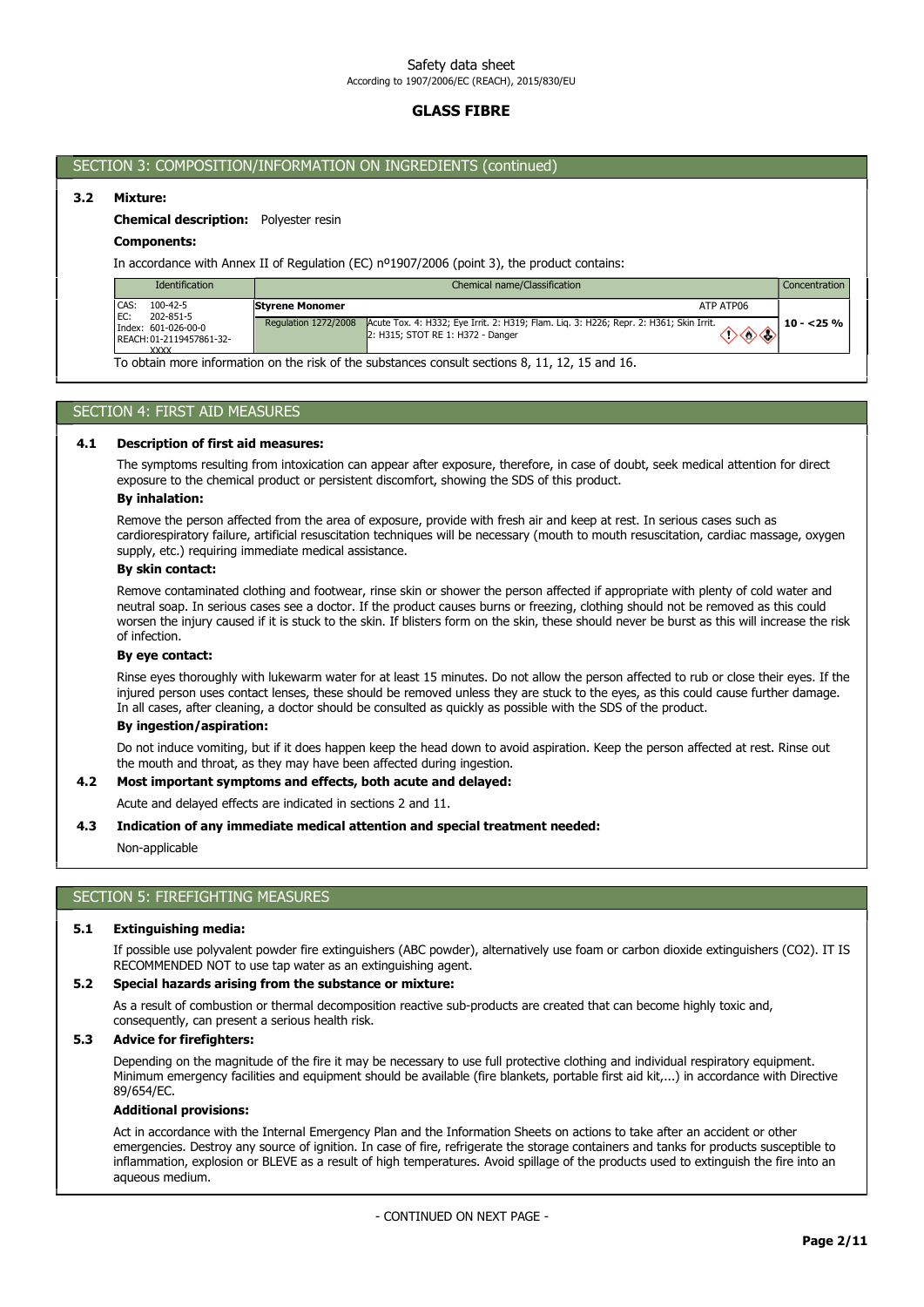# GLASS FIBRE

### SECTION 6: ACCIDENTAL RELEASE MEASURES

#### 6.1 Personal precautions, protective equipment and emergency procedures:

Isolate leaks provided that there is no additional risk for the people performing this task. Evacuate the area and keep out those without protection. Personal protection equipment must be used against potential contact with the spilt product (See section 8). Above all prevent the formation of any vapour-air flammable mixtures, through either ventilation or the use of an inertization agent. Destroy any source of ignition. Eliminate electrostatic charges by interconnecting all the conductive surfaces on which static electricity could form, and also ensuring that all surfaces are connected to the ground.

#### 6.2 Environmental precautions:

This product is not classified as hazardous to the environment. Keep product away from drains, surface and underground water.

## 6.3 Methods and material for containment and cleaning up:

It is recommended:

Absorb the spillage using sand or inert absorbent and move it to a safe place. Do not absorb in sawdust or other combustible absorbents. For any concern related to disposal consult section 13.

#### 6.4 Reference to other sections:

See sections 8 and 13.

# SECTION 7: HANDLING AND STORAGE

## 7.1 Precautions for safe handling:

A.- Precautions for safe manipulation

Comply with the current legislation concerning the prevention of industrial risks. Keep containers hermetically sealed. Control spills and residues, destroying them with safe methods (section 6). Avoid leakages from the container. Maintain order and cleanliness where dangerous products are used.

B.- Technical recommendations for the prevention of fires and explosions

Transfer in well ventilated areas, preferably through localized extraction. Fully control sources of ignition (mobile phones, sparks,…) and ventilate during cleaning operations. Avoid the existence of dangerous atmospheres inside containers, applying inertization systems where possible. Transfer at a slow speed to avoid the creation of electrostatic charges. Against the possibility of electrostatic charges: ensure a perfect equipotential connection, always use groundings, do not wear work clothes made of acrylic fibres, preferably wearing cotton clothing and conductive footwear. Comply with the essential security requirements for equipment and systems defined in Directive 94/9/EC (ATEX 100) and with the minimum requirements for protecting the security and health of workers under the selection criteria of Directive 1999/92/EC (ATEX 137). Consult section 10 for conditions and materials that should be avoided.

C.- Technical recommendations to prevent ergonomic and toxicological risks

PREGNANT WOMEN SHOULD NOT BE EXPOSED TO THIS PRODUCT. Transfer in fixed places that comply with the necessary security conditions (emergency showers and eyewash stations in close proximity), using personal protection equipment, especially on the hands and face (See section 8). Limit manual transfers to containers of small amounts. Do not eat or drink during the process, washing hands afterwards with suitable cleaning products.

D.- Technical recommendations to prevent environmental risks

It is recommended to have absorbent material available at close proximity to the product (See subsection 6.3)

#### 7.2 Conditions for safe storage, including any incompatibilities:

# A.- Technical measures for storage

Minimum Temp.: 5 °C

Maximum Temp.: 35 ºC

Maximum time: 12 Months

B.- General conditions for storage

Avoid sources of heat, radiation, static electricity and contact with food. For additional information see subsection 10.5

#### 7.3 Specific end use(s):

Except for the instructions already specified it is not necessary to provide any special recommendation regarding the uses of this product.

# SECTION 8: EXPOSURE CONTROLS/PERSONAL PROTECTION

#### 8.1 Control parameters: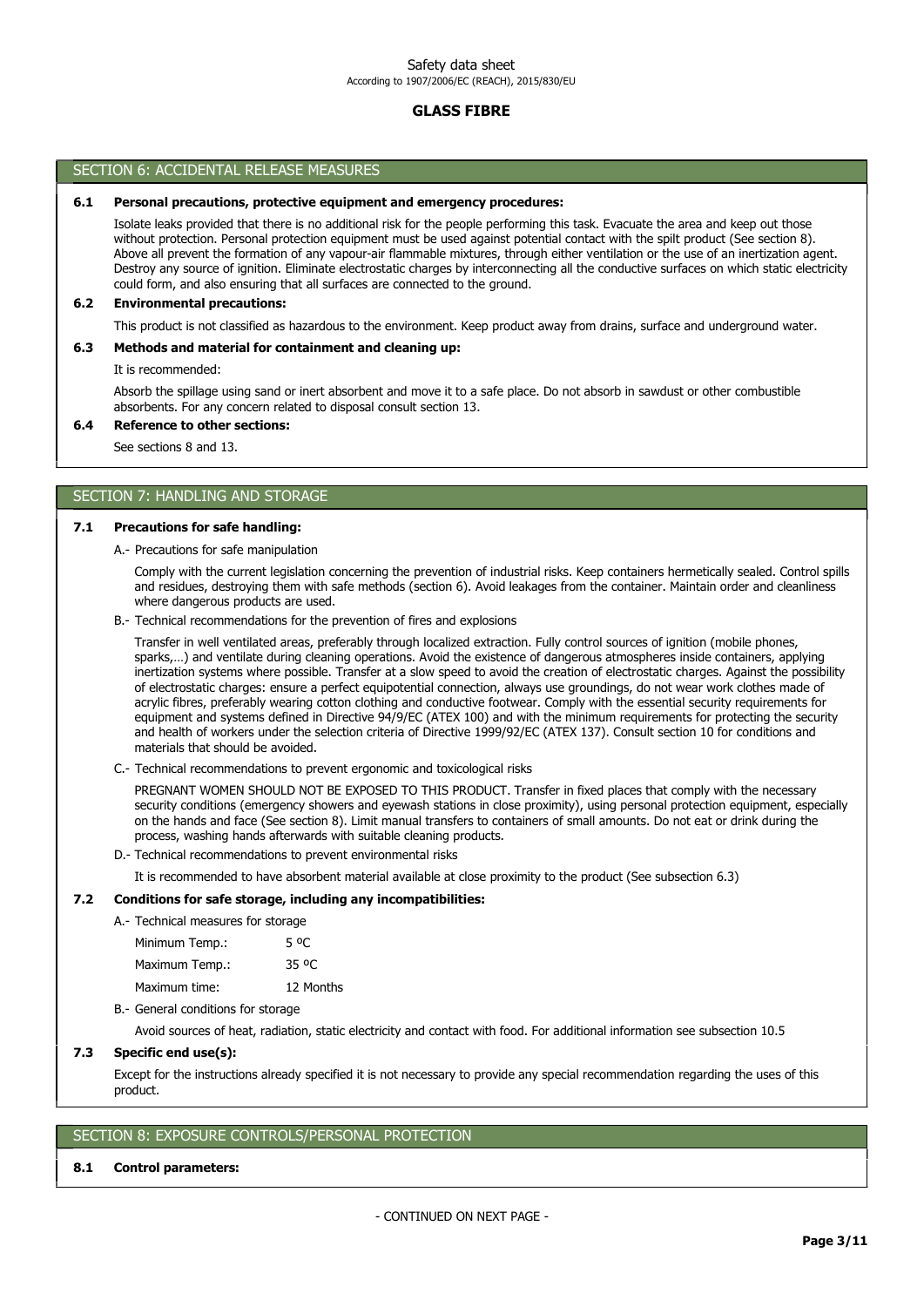# GLASS FIBRE

# SECTION 8: EXPOSURE CONTROLS/PERSONAL PROTECTION (continued)

Substances whose occupational exposure limits have to be monitored in the work environment

There are no occupational exposure limits for the substances contained in the product

### DNEL (Workers):

|                       |               | Short exposure          |                | Long exposure       |                |
|-----------------------|---------------|-------------------------|----------------|---------------------|----------------|
| <b>Identification</b> |               | Systemic                | Local          | Systemic            | Local          |
| Styrene Monomer       | <b>Oral</b>   | Non-applicable          | Non-applicable | Non-applicable      | Non-applicable |
| CAS: 100-42-5         | <b>Dermal</b> | Non-applicable          | Non-applicable | 406 mg/kg           | Non-applicable |
| EC: 202-851-5         | Inhalation    | $289$ mg/m <sup>3</sup> | 306 mg/m $3$   | $85 \text{ mg/m}^3$ | Non-applicable |

### DNEL (General population):

|                       |                   | Short exposure          |                         | Long exposure          |                |
|-----------------------|-------------------|-------------------------|-------------------------|------------------------|----------------|
| <b>Identification</b> |                   | Systemic                | Local                   | Systemic               | Local          |
| Styrene Monomer       | <b>Oral</b>       | Non-applicable          | Non-applicable          | $2,1$ mg/kg            | Non-applicable |
| CAS: 100-42-5         | Dermal            | Non-applicable          | Non-applicable          | 343 mg/kg              | Non-applicable |
| EC: 202-851-5         | <b>Inhalation</b> | $174,25 \text{ mg/m}^3$ | $182,75 \text{ mg/m}^3$ | 10,2 mg/m <sup>3</sup> | Non-applicable |

#### PNEC:

| Identification  |                     |                     |                         |                |
|-----------------|---------------------|---------------------|-------------------------|----------------|
| Styrene Monomer | <b>STP</b>          | $5 \text{ mg/L}$    | Fresh water             | $0.028$ mg/L   |
| CAS: 100-42-5   | Soil                | $0.2 \text{ mg/kg}$ | Marine water            | $0,0028$ mg/L  |
| EC: 202-851-5   | <b>Intermittent</b> | $0.04$ ma/L         | Sediment (Fresh water)  | $0.614$ mg/kg  |
|                 | <b>Oral</b>         | Non-applicable      | Sediment (Marine water) | $0.0614$ mg/kg |

# 8.2 Exposure controls:

A.- General security and hygiene measures in the work place

In accordance with the order of importance to control professional exposure (Directive 98/24/EC) it is recommended to use localized extraction in the work area as a collective protection measure to avoid exceeding the professional exposure limits. In case of using individual protection equipment they should have the CE marking in accordance with Directive 89/686/EC. For more information on Personal Protection Equipment (storage, use, cleaning, maintenance, class of protection,…) consult the information leaflet provided by the manufacturer. For additional information see subsection 7.1.

All information contained herein is a recommendation which needs some specification from the labour risk prevention services as it is not known whether the company has additional measures at its disposal.

#### B.- Respiratory protection

| Pictogram                                              | <b>PPE</b>                           | Labelling      | <b>CEN Standard</b> | Remarks                                                                                                                                                                       |
|--------------------------------------------------------|--------------------------------------|----------------|---------------------|-------------------------------------------------------------------------------------------------------------------------------------------------------------------------------|
| 1001<br>5<br>Mandatory respiratory<br>tract protection | Filter mask for gases and<br>vapours | <b>CAT III</b> | EN 405:2001+A1:2009 | Replace when there is a taste or smell of the<br>contaminant inside the face mask. If the contaminant<br>comes with warnings it is recommended to use<br>isolation equipment. |

C.- Specific protection for the hands

| Pictogram                                      | <b>PPE</b>                                   | Labelling      | <b>CEN Standard</b>                                           | Remarks                                                                                                                                                                                                        |
|------------------------------------------------|----------------------------------------------|----------------|---------------------------------------------------------------|----------------------------------------------------------------------------------------------------------------------------------------------------------------------------------------------------------------|
| <b>Replace</b><br>Mandatory hand<br>protection | NON-disposable chemical<br>protective gloves | <b>CAT III</b> | EN 374-1:2003<br>EN 374-3:2003/AC:2006<br>EN 420:2003+A1:2009 | The Breakthrough Time indicated by the<br>manufacturer must exceed the period during which<br>the product is being used. Do not use protective<br>creams after the product has come into contact with<br>skin. |

As the product is a mixture of several substances, the resistance of the glove material can not be calculated in advance with total reliability and has therefore to be checked prior to the application

D.- Ocular and facial protection

| Pictogram                          | <b>PPE</b> | Labelling     | <b>CEN Standard</b>                                           | <b>Remarks</b>                                                                                                                  |
|------------------------------------|------------|---------------|---------------------------------------------------------------|---------------------------------------------------------------------------------------------------------------------------------|
| رب<br>Mandatory face<br>protection | Face mask  | <b>CAT II</b> | EN 166:2001<br>EN 167:2001<br>EN 168:2001<br>EN ISO 4007:2012 | Clean daily and disinfect periodically according to the<br>manufacturer's instructions. Use if there is a risk of<br>splashing. |
| E.- Bodily protection              |            |               |                                                               |                                                                                                                                 |

- CONTINUED ON NEXT PAGE -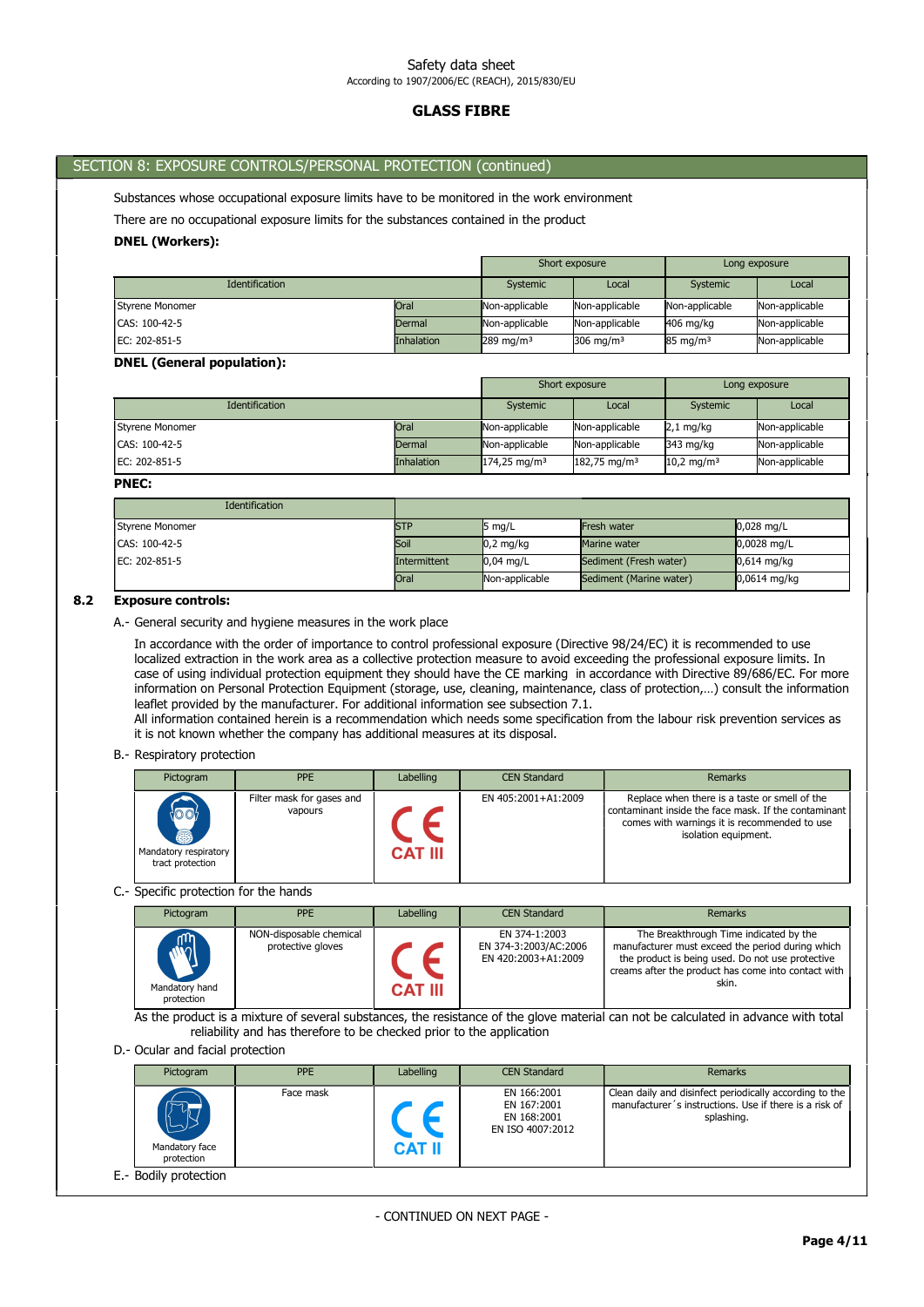# GLASS FIBRE

| SECTION 8: EXPOSURE CONTROLS/PERSONAL PROTECTION (continued) |                                                                                                              |                |                                                                                                                                                   |                                                                                                |  |
|--------------------------------------------------------------|--------------------------------------------------------------------------------------------------------------|----------------|---------------------------------------------------------------------------------------------------------------------------------------------------|------------------------------------------------------------------------------------------------|--|
| Pictogram                                                    | <b>PPE</b>                                                                                                   | Labelling      | <b>CEN Standard</b>                                                                                                                               | <b>Remarks</b>                                                                                 |  |
| Mandatory complete<br>body protection                        | Disposable clothing for<br>protection against chemical<br>risks, with antistatic and<br>fireproof properties | <b>CAT III</b> | EN 1149-1,2,3<br>EN 13034:2005+A1:2009<br>EN ISO 13982-1:2004/A1:2010<br>EN ISO 6529:2001<br>EN ISO 6530:2005<br>EN ISO 13688:2013<br>EN 464:1994 | For professional use only. Clean periodically<br>according to the manufacturer's instructions. |  |
| Mandatory foot<br>protection                                 | Safety footwear for protection<br>against chemical risk, with<br>antistatic and heat resistant<br>properties | <b>CAT III</b> | EN 13287:2008<br>EN ISO 20345:2011<br>EN 13832-1:2006                                                                                             | Replace boots at any sign of deterioration.                                                    |  |

# F.- Additional emergency measures

| Emergency measure                           | <b>Standards</b>               | Emergency measure | <b>Standards</b>              |
|---------------------------------------------|--------------------------------|-------------------|-------------------------------|
| $\hat{\bm{\Phi}}$<br>т.<br>Emergency shower | ANSI Z358-1<br>ISO 3864-1:2002 | Eyewash stations  | DIN 12 899<br>ISO 3864-1:2002 |

### Environmental exposure controls:

In accordance with the community legislation for the protection of the environment it is recommended to avoid environmental spillage of both the product and its container. For additional information see subsection 7.1.D

# Volatile organic compounds:

With regard to Directive 2010/75/EU, this product has the following characteristics:

| V.O.C. (Supply):          | 13,87 % weight                |
|---------------------------|-------------------------------|
| V.O.C. density at 20 °C:  | 46 kg/m <sup>3</sup> (46 g/L) |
| Average carbon number:    | 8                             |
| Average molecular weight: | $104,2$ g/mol                 |

# SECTION 9: PHYSICAL AND CHEMICAL PROPERTIES

# 9.1 Information on basic physical and chemical properties:

For complete information see the product datasheet.

| Appearance:                                                                                        |                        |  |  |
|----------------------------------------------------------------------------------------------------|------------------------|--|--|
| Physical state at 20 °C:                                                                           | Liquid                 |  |  |
| Appearance:                                                                                        | <b>Viscous</b>         |  |  |
| Colour:                                                                                            | Green                  |  |  |
| Odour:                                                                                             | Not available          |  |  |
| Odour threshold:                                                                                   | Non-applicable *       |  |  |
| <b>Volatility:</b>                                                                                 |                        |  |  |
| Boiling point at atmospheric pressure:                                                             | 145 °C                 |  |  |
| Vapour pressure at 20 °C:                                                                          | 622 Pa                 |  |  |
| Vapour pressure at 50 °C:                                                                          | 3297 Pa (3 kPa)        |  |  |
| Evaporation rate at 20 °C:                                                                         | Non-applicable *       |  |  |
| <b>Product description:</b>                                                                        |                        |  |  |
| Density at 20 °C:                                                                                  | 1820 kg/m <sup>3</sup> |  |  |
| Relative density at 20 °C:                                                                         | 1,82                   |  |  |
| Dynamic viscosity at 20 °C:                                                                        | Non-applicable *       |  |  |
| Kinematic viscosity at 20 °C:                                                                      | Non-applicable *       |  |  |
| Kinematic viscosity at 40 °C:                                                                      | $>$ 20,5 $c$ St        |  |  |
| *Not relevant due to the nature of the product, not providing information property of its hazards. |                        |  |  |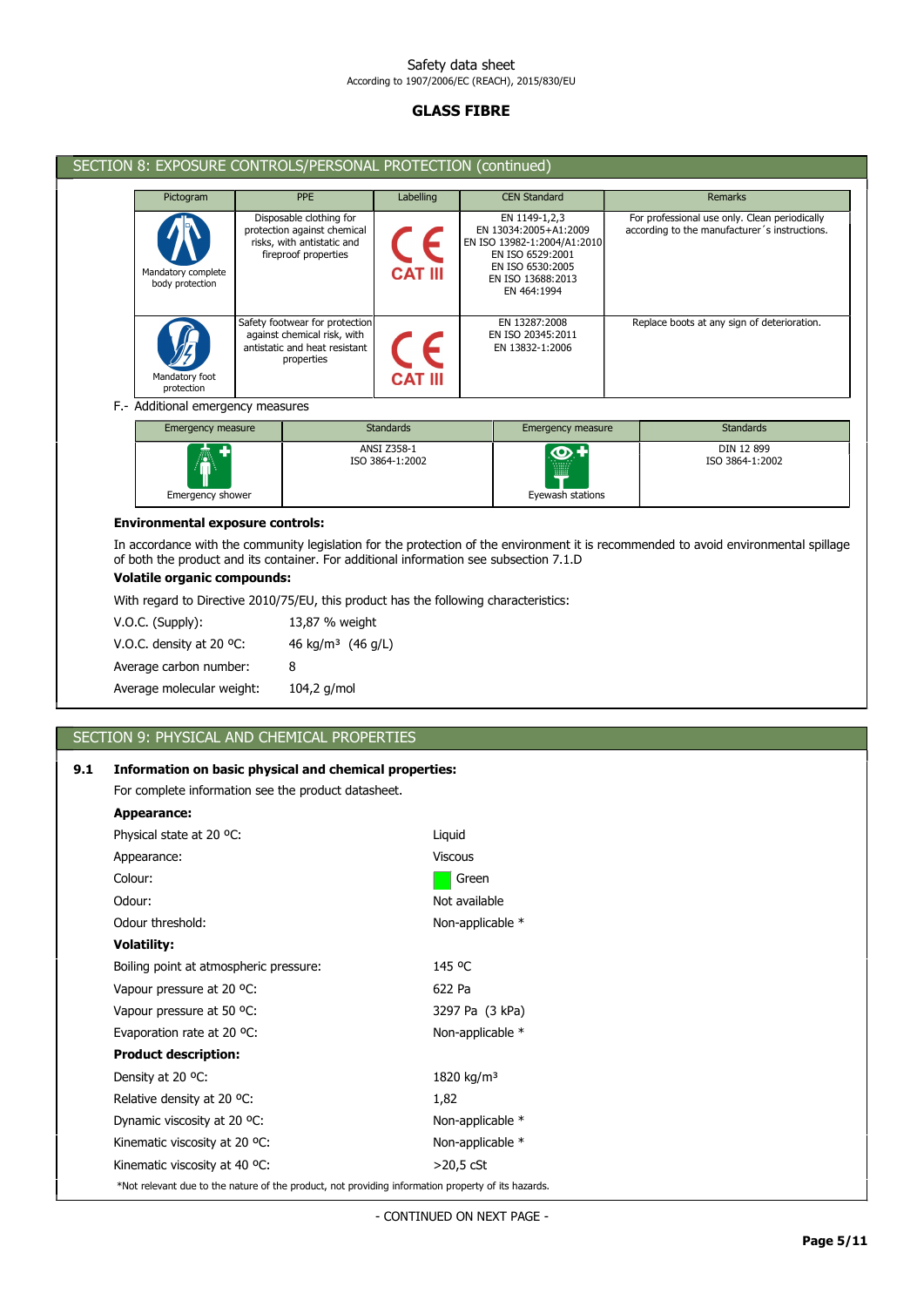# GLASS FIBRE

|     | SECTION 9: PHYSICAL AND CHEMICAL PROPERTIES (continued)                                            |                  |
|-----|----------------------------------------------------------------------------------------------------|------------------|
|     | Concentration:                                                                                     | Non-applicable * |
|     | pH:                                                                                                | Non-applicable * |
|     | Vapour density at 20 °C:                                                                           | Non-applicable * |
|     | Partition coefficient n-octanol/water 20 °C:                                                       | Non-applicable * |
|     | Solubility in water at 20 °C:                                                                      | Non-applicable * |
|     | Solubility properties:                                                                             | Non-applicable * |
|     | Decomposition temperature:                                                                         | Non-applicable * |
|     | Melting point/freezing point:                                                                      | Non-applicable * |
|     | Explosive properties:                                                                              | Non-applicable * |
|     | Oxidising properties:                                                                              | Non-applicable * |
|     | <b>Flammability:</b>                                                                               |                  |
|     | Flash Point:                                                                                       | 32 °C            |
|     | Flammability (solid, gas):                                                                         | Non-applicable * |
|     | Autoignition temperature:                                                                          | 490 °C           |
|     | Lower flammability limit:                                                                          | Not available    |
|     | Upper flammability limit:                                                                          | Not available    |
| 9.2 | <b>Other information:</b>                                                                          |                  |
|     | Surface tension at 20 °C:                                                                          | Non-applicable * |
|     | Refraction index:                                                                                  | Non-applicable * |
|     | *Not relevant due to the nature of the product, not providing information property of its hazards. |                  |
|     |                                                                                                    |                  |

| SECTION 10: STABILITY AND REACTIVITY                                                                                                                                                                                                                          |                                                                                                                        |                  |                         |                       |                               |  |  |  |
|---------------------------------------------------------------------------------------------------------------------------------------------------------------------------------------------------------------------------------------------------------------|------------------------------------------------------------------------------------------------------------------------|------------------|-------------------------|-----------------------|-------------------------------|--|--|--|
| 10.1<br><b>Reactivity:</b>                                                                                                                                                                                                                                    |                                                                                                                        |                  |                         |                       |                               |  |  |  |
|                                                                                                                                                                                                                                                               | No hazardous reactions are expected because the product is stable under recommended storage conditions. See section 7. |                  |                         |                       |                               |  |  |  |
| 10.2                                                                                                                                                                                                                                                          | <b>Chemical stability:</b>                                                                                             |                  |                         |                       |                               |  |  |  |
|                                                                                                                                                                                                                                                               | Chemically stable under the conditions of storage, handling and use.                                                   |                  |                         |                       |                               |  |  |  |
| <b>Possibility of hazardous reactions:</b><br>10.3                                                                                                                                                                                                            |                                                                                                                        |                  |                         |                       |                               |  |  |  |
|                                                                                                                                                                                                                                                               | Under the specified conditions, hazardous reactions that lead to excessive temperatures or pressure are not expected.  |                  |                         |                       |                               |  |  |  |
| 10.4                                                                                                                                                                                                                                                          | <b>Conditions to avoid:</b>                                                                                            |                  |                         |                       |                               |  |  |  |
|                                                                                                                                                                                                                                                               | Applicable for handling and storage at room temperature:                                                               |                  |                         |                       |                               |  |  |  |
|                                                                                                                                                                                                                                                               | Shock and friction                                                                                                     | Contact with air | Increase in temperature | Sunlight              | Humidity                      |  |  |  |
|                                                                                                                                                                                                                                                               | Not applicable                                                                                                         | Not applicable   | Risk of combustion      | Avoid direct impact   | Not applicable                |  |  |  |
| 10.5                                                                                                                                                                                                                                                          | <b>Incompatible materials:</b>                                                                                         |                  |                         |                       |                               |  |  |  |
|                                                                                                                                                                                                                                                               | <b>Acids</b>                                                                                                           | Water            | Combustive materials    | Combustible materials | <b>Others</b>                 |  |  |  |
|                                                                                                                                                                                                                                                               | Avoid strong acids                                                                                                     | Not applicable   | Avoid direct impact     | Not applicable        | Avoid alkalis or strong bases |  |  |  |
| <b>Hazardous decomposition products:</b><br>10.6                                                                                                                                                                                                              |                                                                                                                        |                  |                         |                       |                               |  |  |  |
| See subsection 10.3, 10.4 and 10.5 to find out the specific decomposition products. Depending on the decomposition conditions,<br>complex mixtures of chemical substances can be released: carbon dioxide (CO2), carbon monoxide and other organic compounds. |                                                                                                                        |                  |                         |                       |                               |  |  |  |

# SECTION 11: TOXICOLOGICAL INFORMATION

# 11.1 Information on toxicological effects:

The experimental information related to the toxicological properties of the product itself is not available

# Dangerous health implications:

In case of exposure that is repetitive, prolonged or at concentrations higher than recommended by the occupational exposure limits, it may result in adverse effects on health depending on the means of exposure: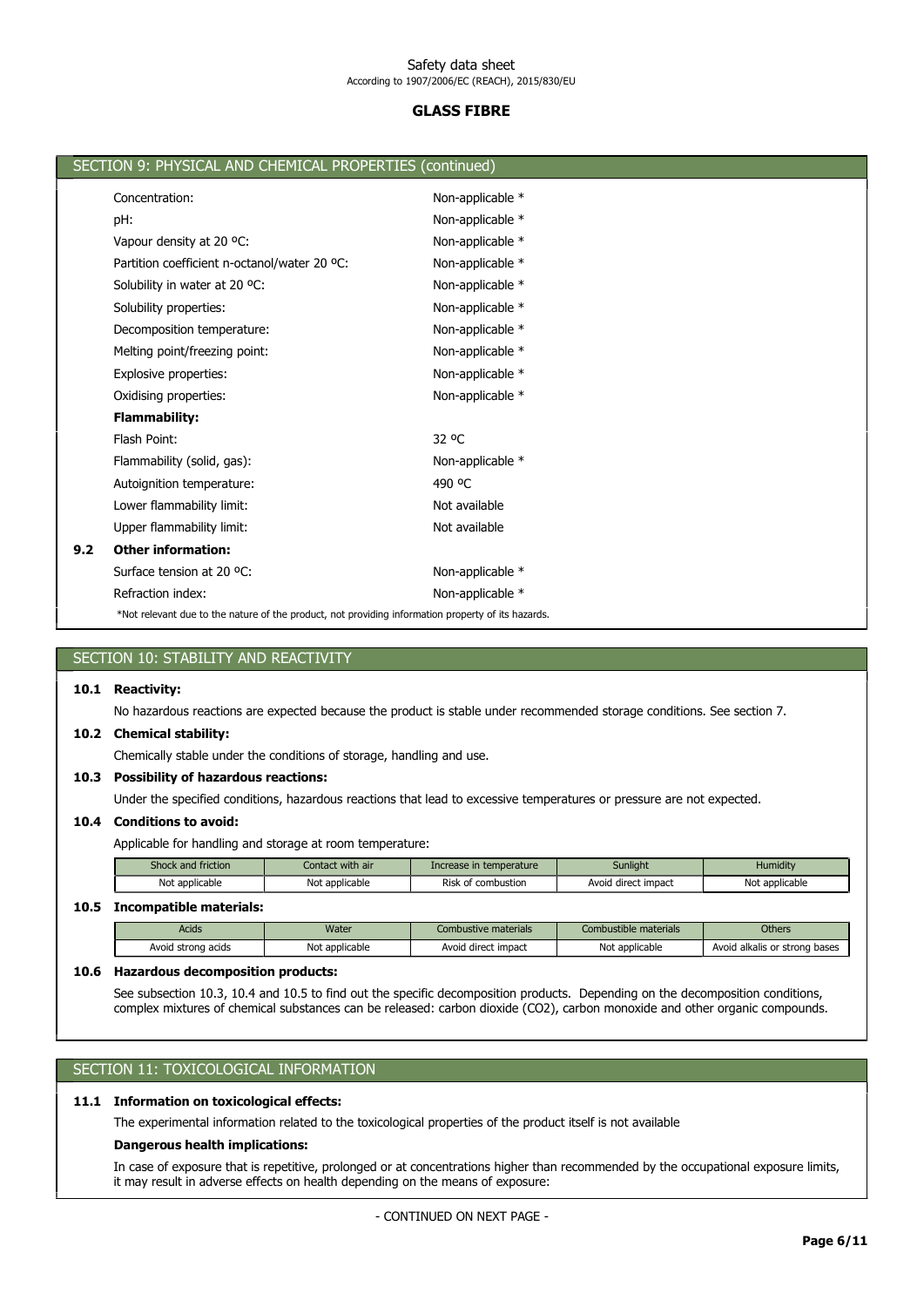# GLASS FIBRE

# SECTION 11: TOXICOLOGICAL INFORMATION (continued) Specific toxicology information on the substances: Non-applicable Other information: Based on available data, the classification criteria are not met, as it does not contain substances classified as dangerous for this effect. For more information see section 3. H- Aspiration hazard: - Specific target organ toxicity (STOT)-repeated exposure: Serious health effects in the case of prolonged consumption, including death, serious functional disorders or morphological changes of toxicological importance. - Skin: Based on available data, the classification criteria are not met, as it does not contain substances classified as dangerous for this effect. For more information see section 3. G- Specific target organ toxicity (STOT)-repeated exposure: Based on available data, the classification criteria are not met, as it does not contain substances classified as dangerous for this effect. For more information see section 3. F- Specific target organ toxicity (STOT) - single exposure: - Respiratory: Based on available data, the classification criteria are not met, as it does not contain substances classified as dangerous with sensitising effects. For more information see section 3. - Cutaneous: Based on available data, the classification criteria are not met, as it does not contain substances classified as dangerous for this effect. For more information see section 3. E- Sensitizing effects: - Carcinogenicity: Based on available data, the classification criteria are not met, as it does not contain substances classified as dangerous for the effects mentioned. For more information see section 3. - Mutagenicity: Based on available data, the classification criteria are not met, as it does not contain substances classified as dangerous for this effect. For more information see section 3. - Reproductive toxicity: Suspected of damaging the unborn child. D- CMR effects (carcinogenicity, mutagenicity and toxicity to reproduction): Contact with the skin: Produces skin inflammation. - Contact with the eyes: Produces eye damage after contact. C- Contact with the skin and the eyes (acute effect): Acute toxicity : Based on available data, the classification criteria are not met, however, it contains substances classified as dangerous for inhalation. For more information see section 3. - Corrosivity/Irritability: Based on available data, the classification criteria are not met, as it does not contain substances classified as dangerous for this effect. For more information see section 3. B- Inhalation (acute effect): - Acute toxicity : Based on available data, the classification criteria are not met, as it does not contain substances classified as dangerous for consumption. For more information see section 3. - Corrosivity/Irritability: The consumption of a considerable dose can cause irritation in the throat, abdominal pain, nausea and vomiting. A.- Ingestion (acute effect): **Identification Acute toxicity** Genus **Contraction Genus** CAS: 100-42-5 LD50 dermal >2000 mg/kg Styrene Monomer 2000 mg/kg and the styrene Monomer 2000 mg/kg and the styrene Monomer 2000 mg/kg and the styrene Monomer 2000 mg/kg and the styrene Monomer 2000 mg/kg and the styrene Monomer 2000 mg/kg and the styrene Mono

# SECTION 12: ECOLOGICAL INFORMATION

The experimental information related to the eco-toxicological properties of the product itself is not available

12.1 Toxicity:

| Identification                      |             | Acute toxicity     | <b>Species</b>         | Genus      |
|-------------------------------------|-------------|--------------------|------------------------|------------|
| Styrene Monomer                     | <b>LC50</b> | 64.7 mg/L $(96 h)$ | Carassius auratus      | Fish       |
| ICAS: 100-42-5                      | <b>EC50</b> | 4.7 mg/L $(48 h)$  | Daphnia magna          | Crustacean |
| IEC: 202-851-5                      | <b>EC50</b> | 67 mg/L (192 h)    | Microcystis aeruginosa | Algae      |
| 12.2 Persistence and degradability: |             |                    |                        |            |

EC: 202-851-5 LC50 inhalation 12 mg/L (4 h) Rat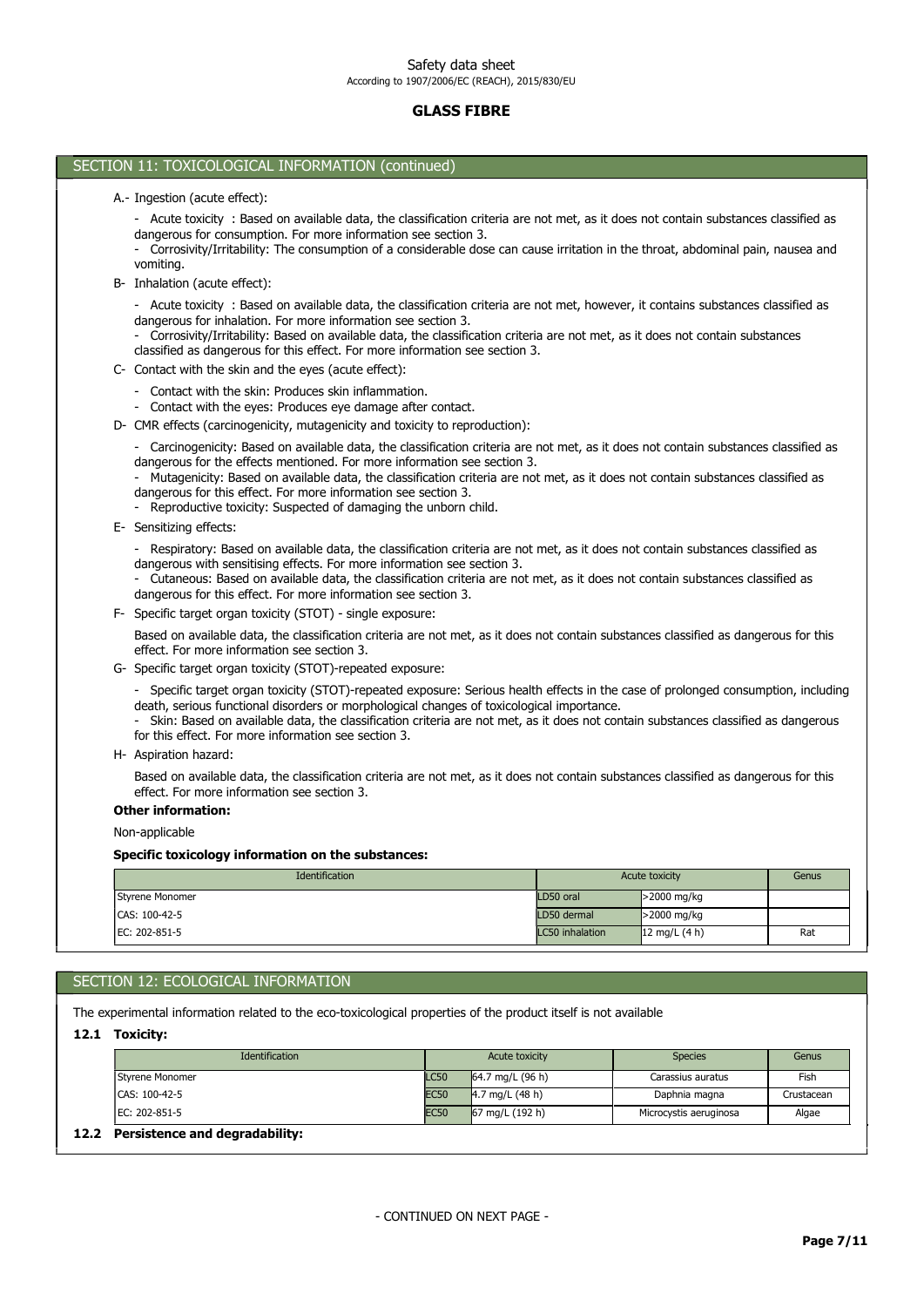# GLASS FIBRE

| <b>Identification</b>             |                  | Degradability |             |        | Biodegradability |      |                                  |
|-----------------------------------|------------------|---------------|-------------|--------|------------------|------|----------------------------------|
| Styrene Monomer                   | BOD <sub>5</sub> |               | 1.96 g O2/g |        | Concentration    |      | 100 mg/L                         |
| CAS: 100-42-5                     | <b>COD</b>       |               | $2.8q$ O2/g | Period |                  |      | $14$ days                        |
| EC: 202-851-5                     |                  | BOD5/COD      | 10.7        |        | % Biodegradable  |      | 100 %                            |
| <b>Bioaccumulative potential:</b> |                  |               |             |        |                  |      |                                  |
|                                   | Identification   |               |             |        |                  |      | <b>Bioaccumulation potential</b> |
|                                   |                  |               |             |        | <b>BCF</b>       | 14   |                                  |
| <b>Styrene Monomer</b>            |                  |               |             |        |                  |      |                                  |
| CAS: 100-42-5                     |                  |               |             |        | Pow Log          | 2.95 |                                  |

| <b>Identification</b> |                 | Absorption/desorption | Volatility |                |  |
|-----------------------|-----------------|-----------------------|------------|----------------|--|
| Styrene Monomer       | lKoc:           | Non-applicable        | Henry      | Non-applicable |  |
| CAS: 100-42-5         | Conclusion      | Non-applicable        | Drv soil   | Non-applicable |  |
| IEC: 202-851-5        | Surface tension | $3.21E-2 N/m (25°C)$  | Moist soil | Non-applicable |  |

# 12.5 Results of PBT and vPvB assessment:

Non-applicable

# 12.6 Other adverse effects:

Not described

# SECTION 13: DISPOSAL CONSIDERATIONS

# 13.1 Waste treatment methods:

| Code | <b>Description</b>                                                                          | Waste class (Regulation (EU) No<br>1357/2014) |
|------|---------------------------------------------------------------------------------------------|-----------------------------------------------|
|      | It is not possible to assign a specific code, as it depends on the intended use by the user | Dangerous                                     |

## Type of waste (Regulation (EU) No 1357/2014):

HP3 Flammable, HP4 Irritant — skin irritation and eye damage, HP5 Specific Target Organ Toxicity (STOT)/Aspiration Toxicity, HP10 Toxic for reproduction

# Waste management (disposal and evaluation):

Consult the authorized waste service manager on the assessment and disposal operations in accordance with Annex 1 and Annex 2 (Directive 2008/98/EC). As under 15 01 (2014/955/EC) of the code and in case the container has been in direct contact with the product, it will be processed the same way as the actual product. Otherwise, it will be processed as non-dangerous residue. We do not recommended disposal down the drain. See paragraph 6.2.

# Regulations related to waste management:

In accordance with Annex II of Regulation (EC) nº1907/2006 (REACH) the community or state provisions related to waste management are stated

Community legislation: Directive 2008/98/EC, 2014/955/EU, Regulation (EU) No 1357/2014

# SECTION 14: TRANSPORT INFORMATION

## Transport of dangerous goods by land:

With regard to ADR 2015 and RID 2015: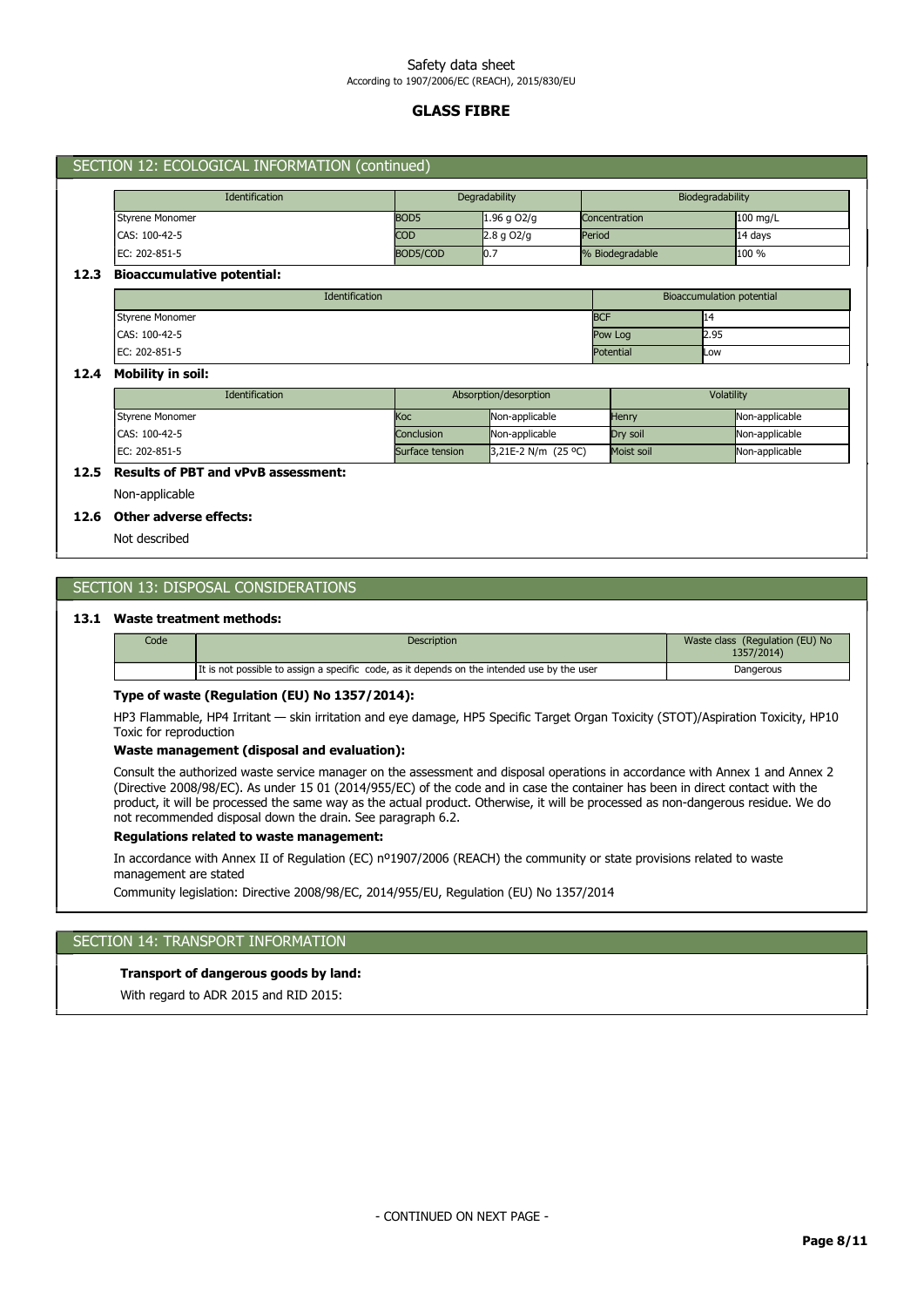# GLASS FIBRE

| SECTION 14: TRANSPORT INFORMATION (continued) |                                                                                                      |                     |  |  |
|-----------------------------------------------|------------------------------------------------------------------------------------------------------|---------------------|--|--|
|                                               | 14.1 UN number:                                                                                      | <b>UN3269</b>       |  |  |
|                                               | 14.2 UN proper shipping name:                                                                        | POLYESTER RESIN KIT |  |  |
|                                               | 14.3 Transport hazard class(es):                                                                     | 3                   |  |  |
|                                               | Labels:                                                                                              | 3                   |  |  |
|                                               | 14.4 Packing group:                                                                                  | Ш                   |  |  |
|                                               | 14.5 Dangerous for the                                                                               | No                  |  |  |
|                                               | environment:                                                                                         |                     |  |  |
|                                               | 14.6 Special precautions for user                                                                    |                     |  |  |
|                                               | Special regulations:                                                                                 | 236, 340            |  |  |
|                                               | Tunnel restriction code:                                                                             | E                   |  |  |
|                                               | Physico-Chemical properties:                                                                         | see section 9       |  |  |
|                                               | Limited quantities:                                                                                  | 5 L                 |  |  |
|                                               | 14.7 Transport in bulk according to Non-applicable                                                   |                     |  |  |
|                                               | Annex II of Marpol and the<br><b>IBC Code:</b>                                                       |                     |  |  |
|                                               | Transport of dangerous goods by sea:                                                                 |                     |  |  |
|                                               |                                                                                                      |                     |  |  |
| With regard to IMDG 38-16:                    |                                                                                                      |                     |  |  |
|                                               | 14.1 UN number:                                                                                      | <b>UN3269</b>       |  |  |
|                                               | 14.2 UN proper shipping name:                                                                        | POLYESTER RESIN KIT |  |  |
|                                               | 14.3 Transport hazard class(es):                                                                     | 3                   |  |  |
|                                               | Labels:                                                                                              | 3                   |  |  |
|                                               | 14.4 Packing group:                                                                                  | Ш                   |  |  |
|                                               | 14.5 Dangerous for the<br>environment:                                                               | No                  |  |  |
|                                               | 14.6 Special precautions for user                                                                    |                     |  |  |
|                                               | Special regulations:                                                                                 | 236                 |  |  |
|                                               | EmS Codes:                                                                                           | F-E, S-D            |  |  |
|                                               | Physico-Chemical properties:                                                                         | see section 9       |  |  |
|                                               | Limited quantities:                                                                                  | 5 L                 |  |  |
|                                               | 14.7 Transport in bulk according to Non-applicable                                                   |                     |  |  |
|                                               | Annex II of Marpol and the                                                                           |                     |  |  |
|                                               | <b>IBC Code:</b>                                                                                     |                     |  |  |
|                                               | Transport of dangerous goods by air:                                                                 |                     |  |  |
| With regard to IATA/ICAO 2017:                |                                                                                                      |                     |  |  |
|                                               | 14.1 UN number:                                                                                      | <b>UN3269</b>       |  |  |
|                                               | 14.2 UN proper shipping name:                                                                        | POLYESTER RESIN KIT |  |  |
|                                               | 14.3 Transport hazard class(es):                                                                     | $\mathbf{3}$        |  |  |
|                                               | Labels:                                                                                              | 3                   |  |  |
|                                               | 14.4 Packing group:                                                                                  | III                 |  |  |
|                                               | 14.5 Dangerous for the<br>environment:                                                               | No                  |  |  |
|                                               | 14.6 Special precautions for user                                                                    |                     |  |  |
|                                               | Physico-Chemical properties:                                                                         | see section 9       |  |  |
|                                               | 14.7 Transport in bulk according to Non-applicable<br>Annex II of Marpol and the<br><b>IBC Code:</b> |                     |  |  |
|                                               |                                                                                                      |                     |  |  |

# SECTION 15: REGULATORY INFORMATION

Article 95, REGULATION (EU) No 528/2012: Non-applicable Regulation (EC) 1005/2009, about substances that deplete the ozone layer: Non-applicable Substances included in Annex XIV of REACH ("Authorisation List") and sunset date: Non-applicable Candidate substances for authorisation under the Regulation (EC) 1907/2006 (REACH): Non-applicable 15.1 Safety, health and environmental regulations/legislation specific for the substance or mixture:

- CONTINUED ON NEXT PAGE -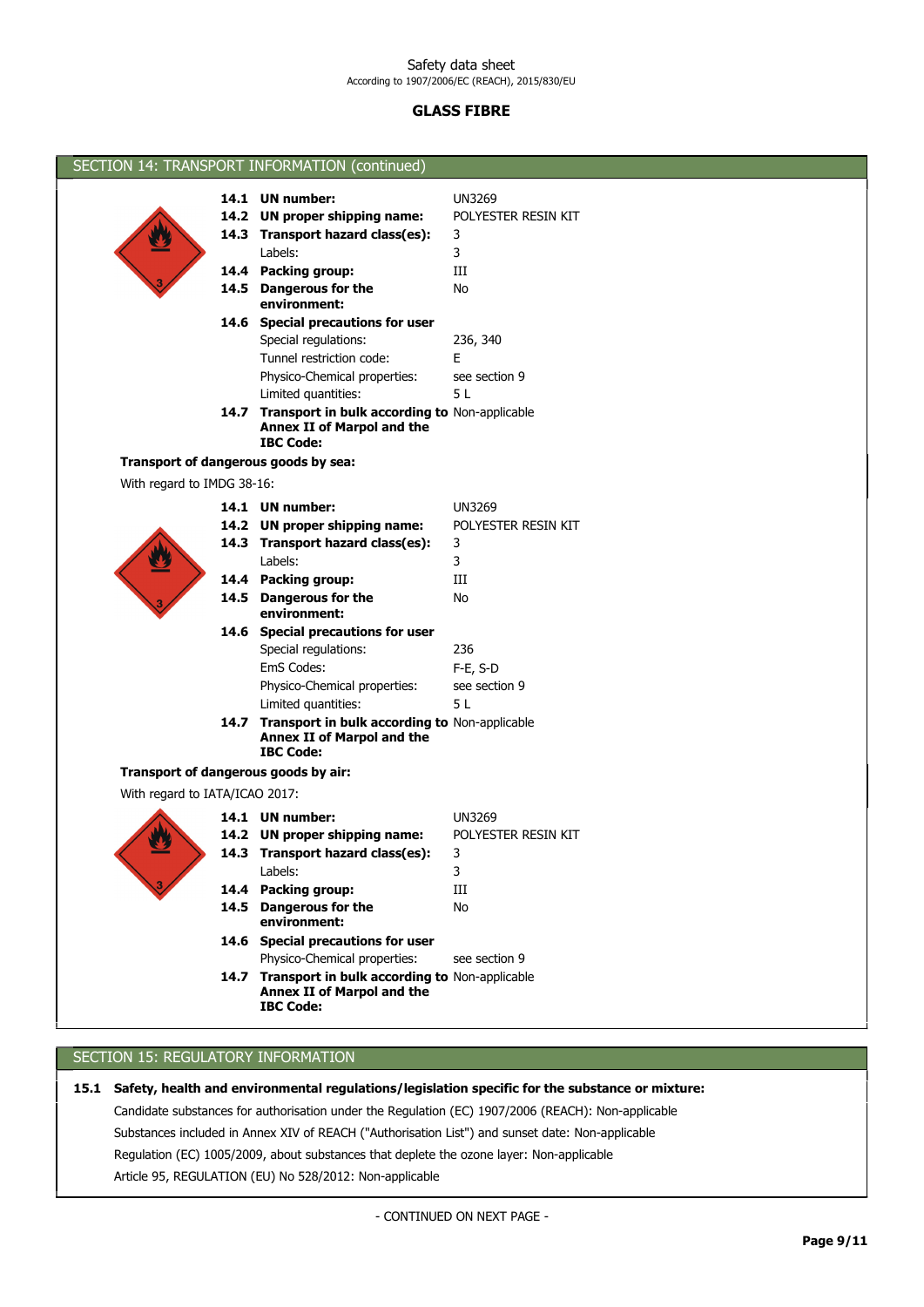# GLASS FIBRE

# SECTION 15: REGULATORY INFORMATION (continued)

REGULATION (EU) No 649/2012, in relation to the import and export of hazardous chemical products: Non-applicable

Limitations to commercialisation and the use of certain dangerous substances and mixtures (Annex XVII REACH, etc ….):

Non-applicable

#### Specific provisions in terms of protecting people or the environment:

It is recommended to use the information included in this safety data sheet as data used in a risk evaluation of the local circumstances in order to establish the necessary risk prevention measures for the manipulation, use, storage and disposal of this product.

## Other legislation:

The product could be affected by sectorial legislation

#### 15.2 Chemical safety assessment:

The supplier has not carried out evaluation of chemical safety.

### SECTION 16: OTHER INFORMATION

#### Legislation related to safety data sheets:

This safety data sheet has been designed in accordance with ANNEX II-Guide to the compilation of safety data sheets of Regulation (EC) Nº 1907/2006 (Regulation (EC) Nº 2015/830)

### Modifications related to the previous Safety Data Sheet which concerns the ways of managing risks.:

Non-applicable

#### Texts of the legislative phrases mentioned in section 2:

H226: Flammable liquid and vapour

H315: Causes skin irritation

H319: Causes serious eye irritation

H361d: Suspected of damaging the unborn child.

H372: Causes damage to organs through prolonged or repeated exposure

#### Texts of the legislative phrases mentioned in section 3:

The phrases indicated do not refer to the product itself; they are present merely for informative purposes and refer to the individual components which appear in section 3

### CLP Regulation (EC) nº 1272/2008:

Acute Tox. 4: H332 - Harmful if inhaled Eye Irrit. 2: H319 - Causes serious eye irritation Flam. Liq. 3: H226 - Flammable liquid and vapour Repr. 2: H361 - Suspected of damaging fertility or the unborn child Skin Irrit. 2: H315 - Causes skin irritation STOT RE 1: H372 - Causes damage to organs through prolonged or repeated exposure

#### Advice related to training:

Minimal training is recommended to prevent industrial risks for staff using this product, in order to facilitate their comprehension and interpretation of this safety data sheet, as well as the label on the product.

# Principal bibliographical sources:

http://esis.jrc.ec.europa.eu http://echa.europa.eu http://eur-lex.europa.eu

#### Abbreviations and acronyms:

ADR: European agreement concerning the international carriage of dangerous goods by road IMDG: International maritime dangerous goods code IATA: International Air Transport Association ICAO: International Civil Aviation Organisation COD: Chemical Oxygen Demand BOD5: 5-day biochemical oxygen demand BCF: Bioconcentration factor LD50: Lethal Dose 50 LC50: Lethal Concentration 50 EC50: Effective concentration 50 Log-POW: Octanol–water partition coefficient Koc: Partition coefficient of organic carbon